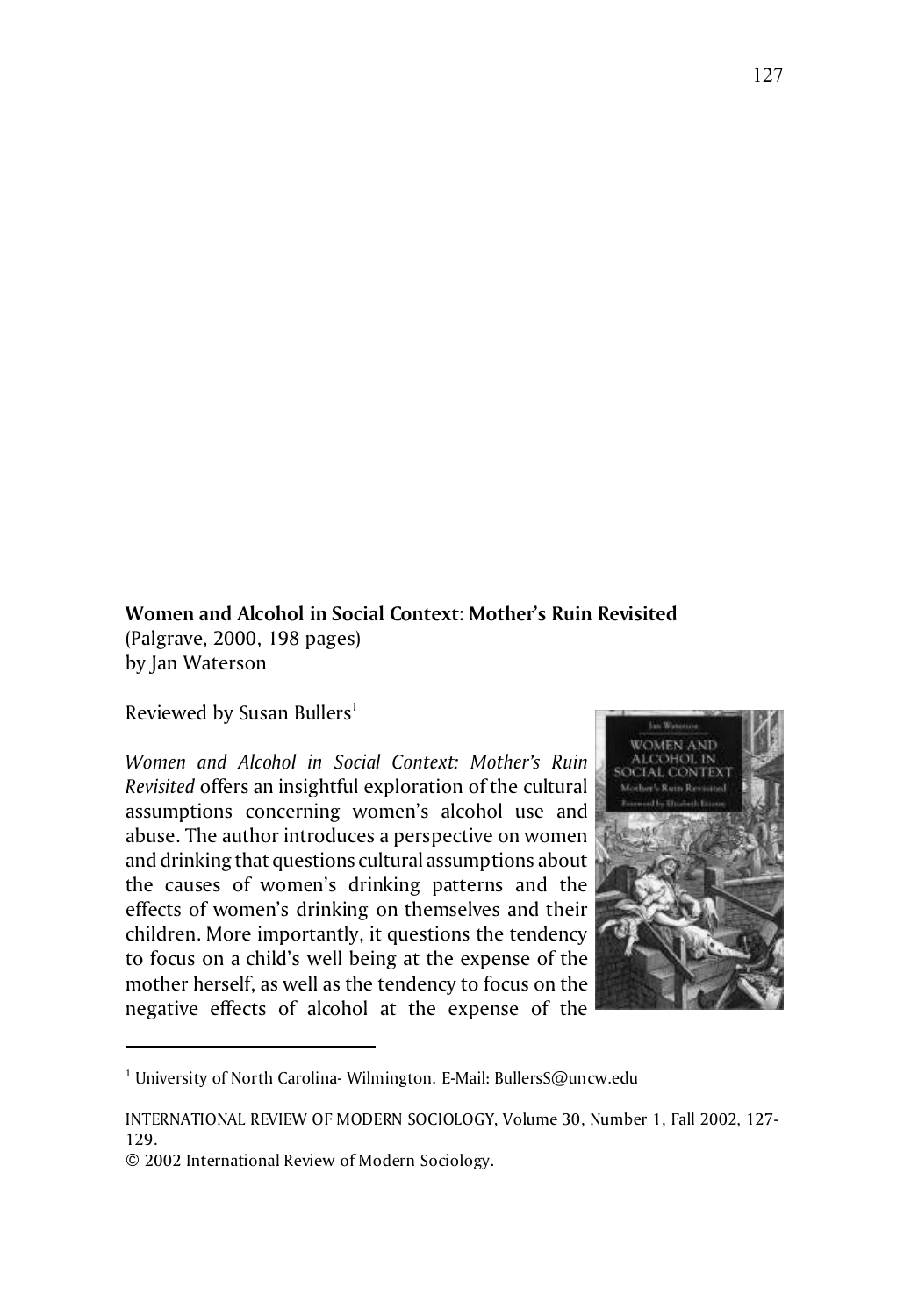positive effects. This perspective presents "Mother's Ruin" as a powerful social construction that serves to control women's behavior and to shape our beliefs about women's drinking.

The author first reviews the research on alcohol consumption patterns emphasizing women's unique consumption pattens. She also reviews current theory and research on explanations for these patterns focusing on social acceptability, availability, and employment issues. The study participants and interviewing methodology are then introduced. There are 60 women in the study representing four groups; heavy drinking professionals, light drinking professionals, heavy drinking non-professionals, and light drinking nonprofessionals. Throughout the interviews, these four groups are compared. The author first describes these women's views on recent increases in rates of women's alcohol consumption as well as their criteria for distinctions between heavy drinking and problem drinking and their views on drinking while pregnant. The women's lifetime drinking careers are then covered, with an emphasis on the effects that childbirth had on their drinking habits. Because many women alter employment after the birth of a child, the direct and indirect effects of employment on drinking patterns come into play as well. Relatedly, the effects of women's social circles on drinking patterns are then explored. The next two chapters deal with the use of alcohol as a coping strategy. The author ends with chapters on harm prevention and suggestions for applying the findings to promote fairness in practice.

Waterson presents a perspective that is often at odds with the western biomedical model and risks downplaying the dominant cultural views on the dangers of alcohol. While traditional policy tends toward enacting universal guidelines to define and stem the extensive psychic and physical damage caused by alcohol in our society, Waterson suggests that women's drinking patterns are not necessarily the destructive force they are portrayed to be. She suggests that women can, and do, make their own informed decisions based on their own needs, desires, and opportunities. Waterson keeps us mindful of the important pleasures and benefits derived from drinking and so presents alcohol problems in a cost/benefit framework that emphasizes the (often ignored) context that underlies these women's drinking choices. She also illustrates that, as with other resources in our society, drinking opportunities have been unequally distributed according to class and gender.

This is a well-written and well-executed study. The theoretical grounding is sound and the author consistently presents population statistics to contextualize patterns found in the interviews. The tabulations and figures are also helpful and well-placed. Some of the more interesting findings concern the social class differences regarding in-home drinking and social networks. Findings regarding correlates of heavy drinking, and the distinctions between heavy drinking and problem drinking are insightful as well.